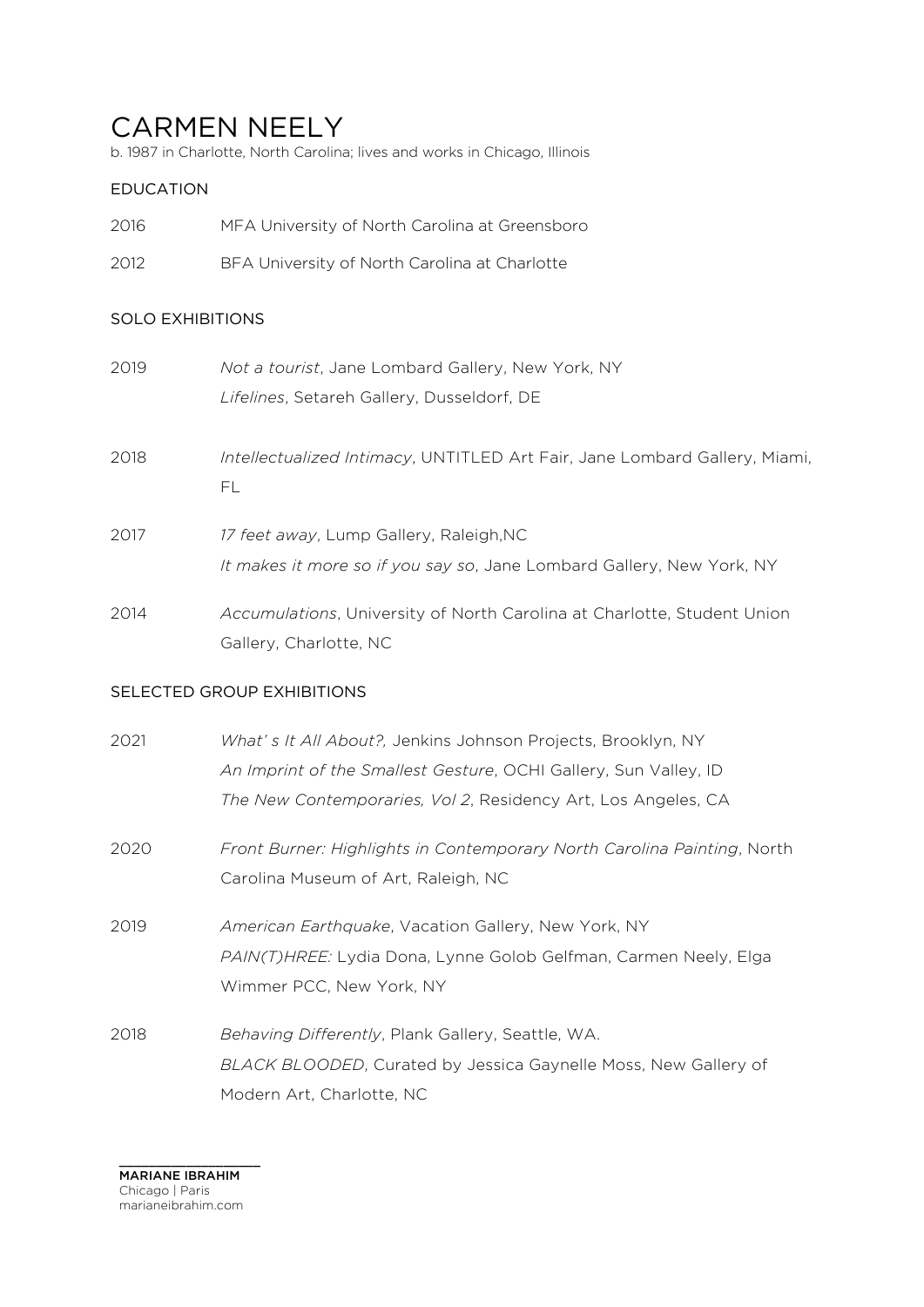| 2017 | Prizm Art Fair, Miami, FL                                               |
|------|-------------------------------------------------------------------------|
|      | Expo Chicago, Jane Lombard Gallery, Navy Pier, Chicago, IL              |
|      | My fossil, my echo / my excess, my scrap, MX Gallery, New York, NY      |
|      | Dallas Art Fair, Jane Lombard Gallery, Dallas, TX                       |
|      | UNTITLED Art Fair, Jane Lombard Gallery, San Francisco, CA              |
| 2016 | Expo Chicago, Jane Lombard Gallery Booth, Navy Pier, Chicago, IL        |
|      | TRENDS HAVE NO END, Greensboro Project Space, Greensboro, NC            |
|      | From the Fringe, AIR Gallery, Brooklyn, NY                              |
|      | CONTEXTURE, curated by Cey Adams, Jane Lombard Gallery, New York,       |
|      | NY MFA Thesis Exhibition, Weatherspoon Art Museum, Greensboro, NC       |
| 2015 | Three-Fold: Elizabeth Arzani, Carmen Neely, & Krisna Schumann, Ghost    |
|      | Gallery, Seattle, WA                                                    |
|      | Linea 2, Gatewood Gallery, University of North Carolina at Greensboro,  |
|      | Greensboro, NC                                                          |
|      | Drawing in Space, Gatewood Gallery, University of North Carolina at     |
|      | Greensboro, Greensboro, NC                                              |
| 2014 | Elizabeth Arzani + Carmen Neely, Mona Gallery, Charlotte, NC            |
|      | Drawing in Space, Gatewood Gallery, University of North Carolina at     |
|      | Greensboro, Greensboro, NC                                              |
| 2012 | Phosphenes, BFA Senior Exhibit, Rowe Arts Gallery, University of North  |
|      | Carolina at Charlotte, Charlotte,                                       |
|      | <b>NC</b>                                                               |
|      | Illusions and Realities, Artspace 711, Women Centered Art, Charlotte NC |
|      | Showdown, Hart Wtizen Gallery, Charlotte NC                             |
|      | Big South Undergraduate Research Symposium Juried Art Exhibition,       |
|      | Winthrop University, Rock Hill, SC                                      |
|      |                                                                         |

## COLLECTIONS

The University of North Carolina at Charlotte Performing Arts Center

Plattsburgh State Art Museum

\_\_\_\_\_\_\_\_\_\_\_\_\_\_\_\_\_\_\_ MARIANE IBRAHIM Chicago | Paris marianeibrahim.com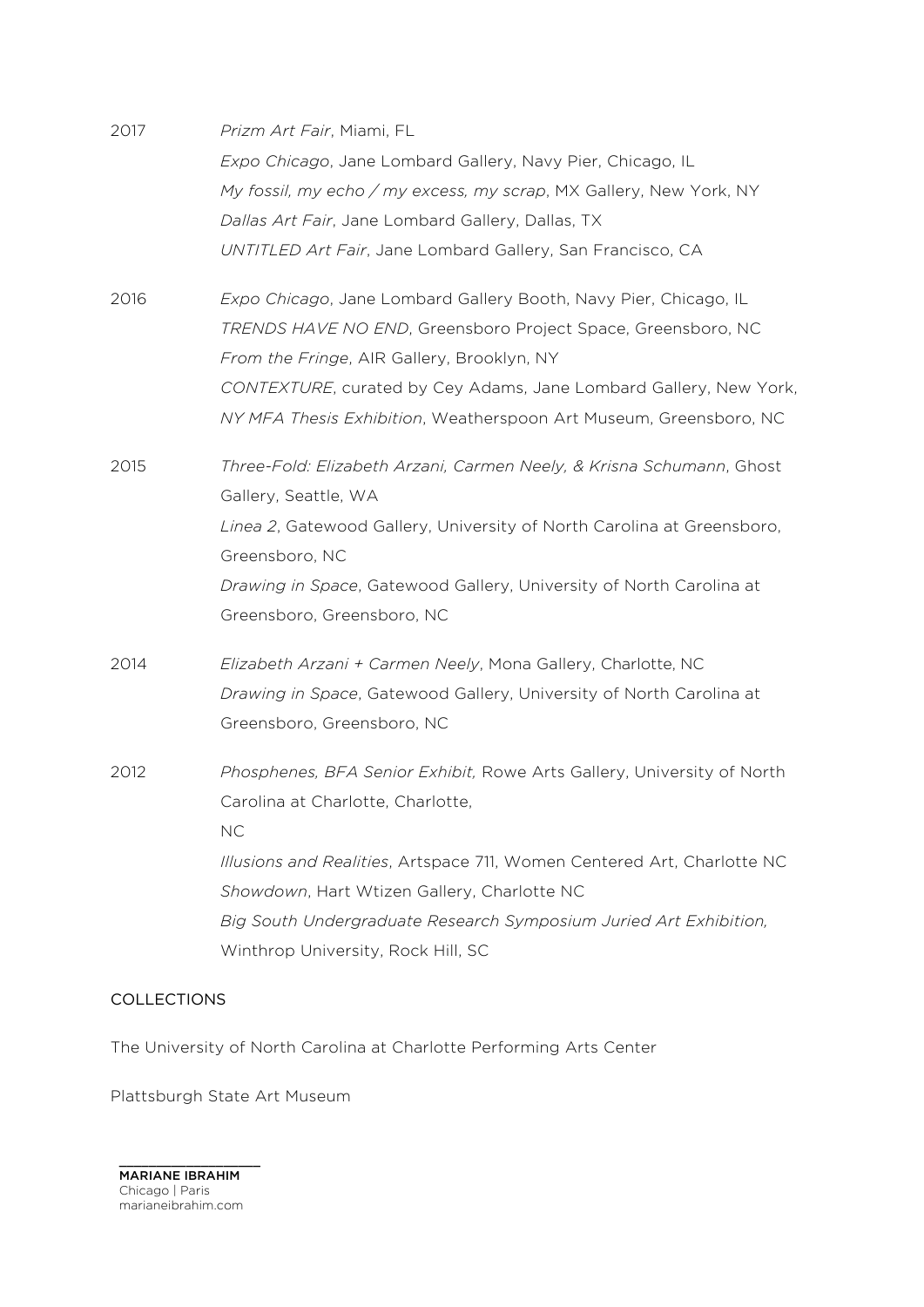#### AWARDS / RESIDENCIES

| 2019                    | Resident Artist, McColl Center for Art + Innovation, Charlotte, NC                                                  |  |
|-------------------------|---------------------------------------------------------------------------------------------------------------------|--|
| 2017                    | Resident Artist, Vermont Studio Center, Johnson, VT                                                                 |  |
| 2016                    | Greensboro Project Space Pop Up Residency, Greensboro, NC                                                           |  |
| 2015                    | Kadis Studio Arts Scholarship, Summer Abroad, UNCG, Greensboro, NC                                                  |  |
| 2014-2016               | Helen A. Thrush Scholarship, UNCG, Greensboro, NC                                                                   |  |
| 2013                    | Resident Artist, Sparkbox Studio, Picton, ON, Canada                                                                |  |
| PROFESSIONAL EXPERIENCE |                                                                                                                     |  |
| 2020                    | Virtual Panelist, Front Burner: Highlights in Contemporary North Carolina<br>Painting, North Carolina Museum of Art |  |
|                         | Virtual Hanes Visiting Artist Lecture, University of North Carolina at<br>Chapel Hill                               |  |
| 2019                    | Panelist, "Jovonna Jones & Carmen Neely // Trusting the Validity of<br>Diverse                                      |  |
|                         | Narratives: Diversity as Foundational". CAA Conversations Podcast:<br>Discussions on Pedagogy. September 2019       |  |

2018 Artist Talk, The University of North Carolina at Charlotte, Charlotte, NC

Panelist, On the Table CLT, Goodyear Arts, Charlotte NC

Panelist, Radiant: A Conversation By and About Women, The Harvey B. Gantt Center for African-American Arts + Culture, Charlotte, NC

Panelist, An Exploration of Black Life Through Art, Charlotte Mecklenburg Main Library, Charlotte NC